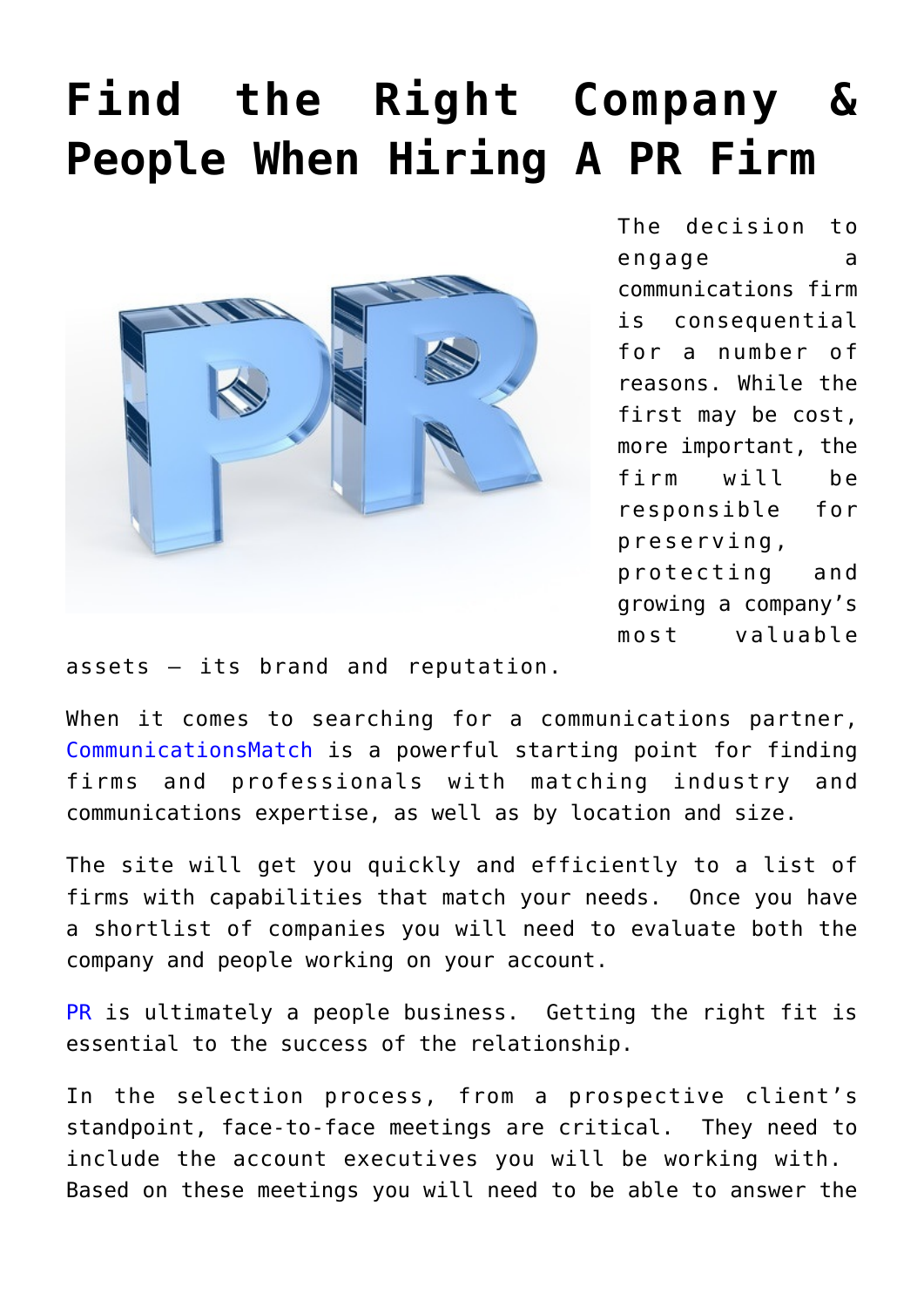following questions in the affirmative.

Is the experience of your account person/team a good match for your business?

Increasingly, communications is a team activity with an account executive bringing together the firms resources to meet a client's needs. The size of the team will be directly related to the scale of the project and/or firm. A generalist or combination of experts may be critical to the success of a project. It's important to understand the teams' background and experience with similar projects.

Have they listened to and understood your needs?

In meetings and presentations you will want the account team to clearly demonstrate that they have heard and understand your business' challenges and objectives.

Do they have good and implementable ideas that make sense for your business?

Agencies and consultants may be wary of sharing ideas before they are hired. In some cases, a firm may request a fee to develop a fully-fledged proposal (Not an unreasonable request if a company asks them to present). Other firms may be willing to get into details. In either case, it is important to understand from the account team their view of the opportunities to tell your story.

Is this a firm you feel you want to work with?

Of all the questions, this is the most nebulous. Chemistry is hard to pin down, but you know it when you feel it.

A communications firm's industry sector and communications capabilities are the foundation of a relationship. But as in any relationship, the people you will work with matter a lot. The right firm and people are key to a successful engagement.